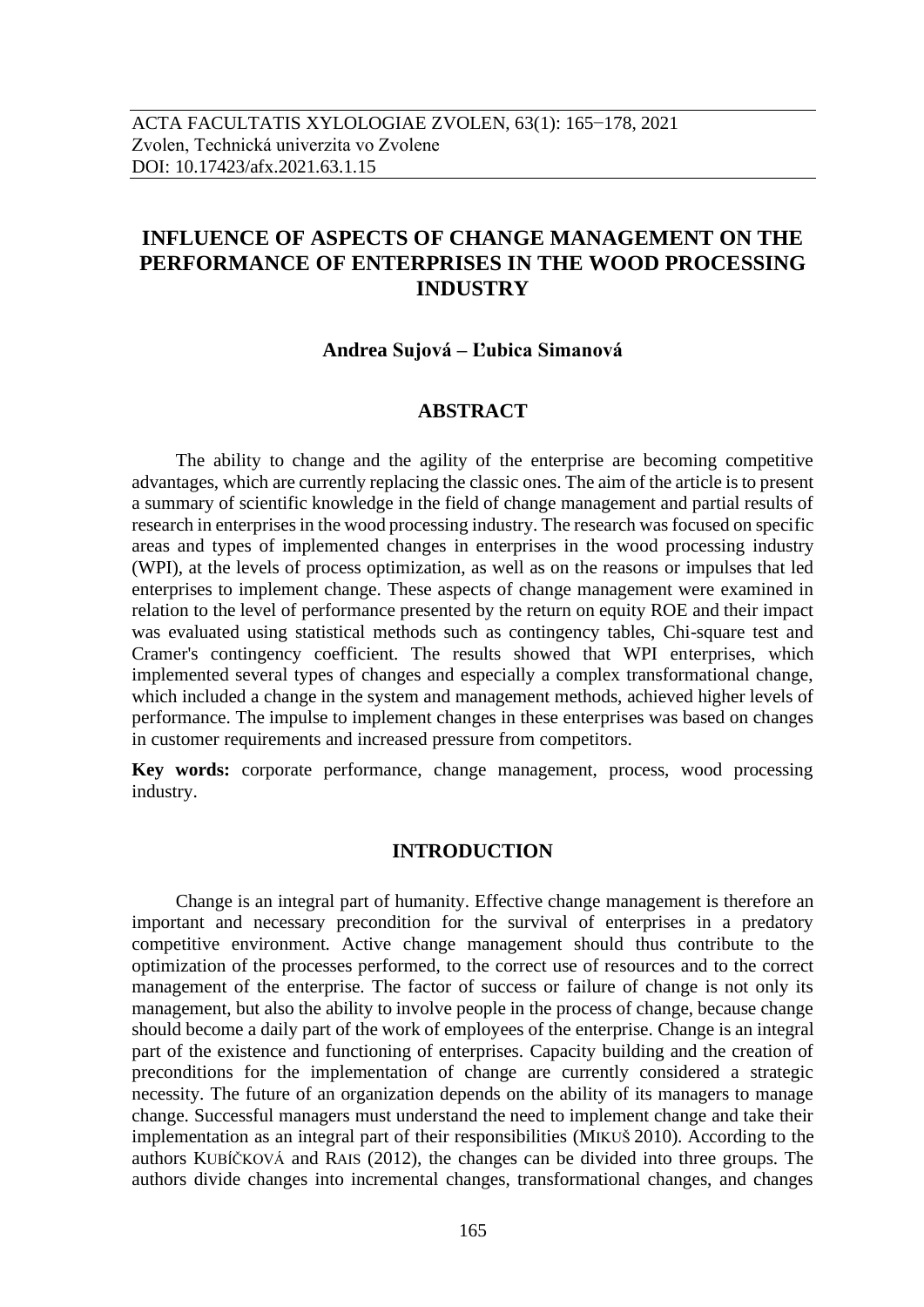based on a combination of the previous two methods. Incremental changes (incremental, gradual) are especially suitable for a stable economic environment, where only some of the specified parameters of the enterprise are "fine-tuned". Radical change (transformation, jumping), which involve a substantial interference in the enterprise. These changes are suitable for a turbulent economic environment. Factors promoting the need for change in an organisation include globalisation, uncertain economic conditions and diversity in the workforce among others (MULLINS 2013). It has been reported that 38% would leave their comfort zone and go for change (MURPHY 2016). The way of interpreting the idea of the change creates positive emotional reactions and consequently leads to desired outcomes (MURPHY 2016). However, the majority of people prefer to maintain the status quo. Firstly, employees for example, get complacent with the status quo at work when everything is good. Change would interfere with their autonomy as people feel they lose control over their territory (KANTER 2012). Change is a process that must be consistent with the organisation's goals. The basis of effective change processes is a systemic view of the organization. Change is not an event but a process; it is an ever-present feature of organizational life, both at an operational and strategic level (RICK 2013). Change requires a systematic approach from both the perspective of an organization and at individual level (PITAGORSKY 2011). Change takes place when organizations introduce new projects and initiatives. These changes impact on organizational structure, systems, processes and job roles. The success of this change is the result of individuals doing their work differently (GALANTI, NDIAYE and ST-HILAIRE 2012). The ever increasing pace of change requires organizations to develop dynamic, competitive change management strategies on an ongoing basis.

Change management can be defined as a management line consisting in ready reactions to external and internal environment and it is focused on choice of change object, its flexible preparation, realization and use. It is based on prediction of next enterprising challenge and it enables being ready to changes on time. (KOTTER 2000). Among authors dealing with this topic belong: PALÁN *(Substance of change management)*, KOTTER *(Psychological aspects of change management),* HAMMER and CHAMPY *(Reengineering changes)*. The general philosophy for process of change has been specified and published by DRDLA and RAIS (2001), RAIS and KUBÍČKOVÁ (2012), BOROVSKÝ (2005), SLÁVIK, (2005). The authors of this paper have been dealing with change management focused on processes in several publications during years 2015-2018. The change and change management are closely related to process and process management. The authors SVOZILOVÁ (2011), ZÁVADSKÝ and KOVAĽOVÁ (2011), PAPULOVÁ *et al*. (2014), RAJNOHA *et al.* (2013), and SUJOVÁ and ČIERNA (2018) agree that process-driven organizations are customer-centred, create higher value for the customer, focus on process management through analyses and metrics, use concepts, methods and approaches to improve processes as well as optimize and model them for to make them more radical changes and improving their performance. Corporate performance is an object of interest not only of owners (shareholders) but also of other interested subjects such as managers, employees, creditors, customers, suppliers, municipality and state. In our opinion the corporate performance can be defined as an ability to reach required effects and outputs in measurable units, to evaluate spent resources and to create a profit. Traditional way of business performance comes out from evaluation of achieved financial indicators: profit, turnover, market share. Authors VARCHOLOVÁ *et al.* (2007), BREALEY (2000), DUBOVICKÁ (2007), MAŘÍK (2003), RUČKOVÁ (2010) agree that financial indicators allow for a quick and inexpensive picture of the corporate performance. Profitability ratios is a form of expression of the resource efficiency that serves as the main criterion for capital allocation in a market economy. The Return of equity ROE is one of the most used and expresses the return on equity of an enterprise.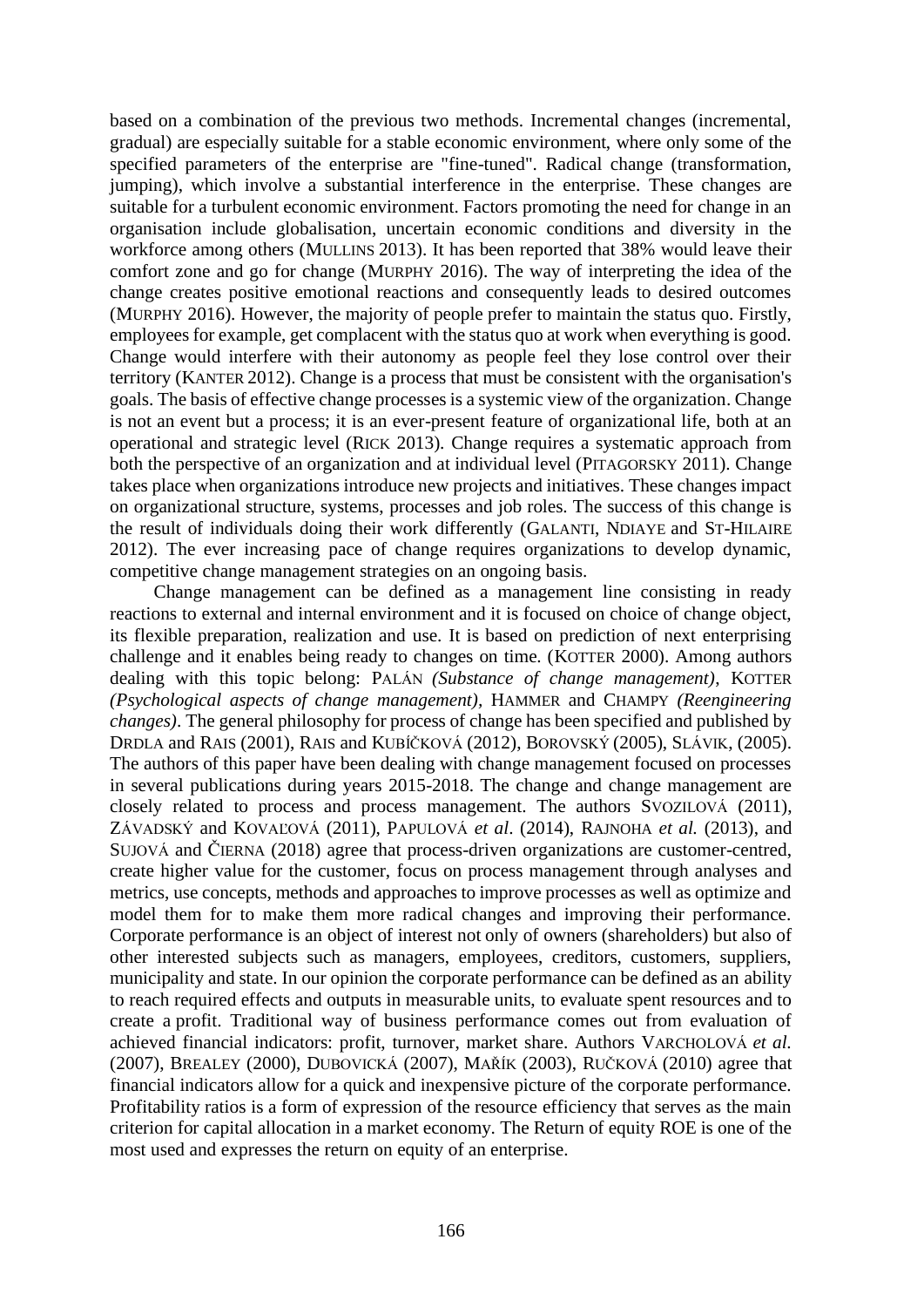The authors of this article conducted several research studies in the previous period, which dealt with the influence of various factors on business performance with a focus on the impact of aspects of business process management on business performance (SUJOVÁ 2013, SUJOVÁ and MARCINEKOVÁ 2015, 2017, GEJDOŠ and SIMANOVÁ 2017, SUJOVÁ and REMEŇ 2018). The aim of this paper is to point out other factors influencing the performance of WPI enterprises, namely factors in the field of change management.

### **MATERIALS AND METHODS**

Relevant data from the field of change management and information from enterprises of the wood processing industry in the Slovak Republic were obtained through an online research questionnaire and a direct controlled interview with managers of randomly selected wood processing enterprises.

Research sample determination:

The core sample size for the research was a database of 300 wood processing enterprises, out of which 83 respondents represent the research sample. According to the calculation of the minimum statistical research sample the research sample size of 83 respondents is a representative statistical sample with 92% confidence and 8% standard deviation. Before the compilation of the questionnaire, from the basic set created by the WPI enterprises of the Slovak Republic (according to the Statistical Office of the Slovak Republic, SLOVSTAT database 13,983 enterprises), a selection of respondents was created using a typical non-random selection. After creating a list of the most important WPI enterprises of the Slovak Republic using the information provided by the report SARIO - Forests and Wood Processing Industry, enterprises were selected according to the average number of employees, the branch of the wood processing industry and the type of production. The databases of member companies of the Association of Wood Processors of the Slovak Republic, the Association of the Pulp and Paper Industry of the Slovak Republic and the database of WPI enterprises of the Slovak Republic listed on the seznam.sk website were also used in the selection of enterprises. This way, a database of 300 enterprises was created.

If the random selection procedure of respondents were followed and, under the specified conditions, the results were generalized to the whole basic set, it would be necessary to obtain information from at least 375 enterprises. Assuming the usual feedback when responding to enterprises (20%), it would be necessary to contact at least 1875 enterprises. The calculation of the random sample size is as follows:

$$
n_0 = \frac{z^2 pq}{e^2} = \frac{1.96^2 x \, 0.5 x \, 0.5}{0.05^2} = 385 \, respondents \tag{1}
$$

Where:

z - confidence interval (for  $95\% = 1.96$ )

p, q - percentage of respondents who know the issues or are inclined to the variant of one (p) and ignorant issues or who are inclined to the variant of the other (q). Since these numbers have not been known, the maximum product p  $x q = 50\%$  x 50% was generated.

e - specified maximum permissible error - 5%

 $n_0$  - minimum sample size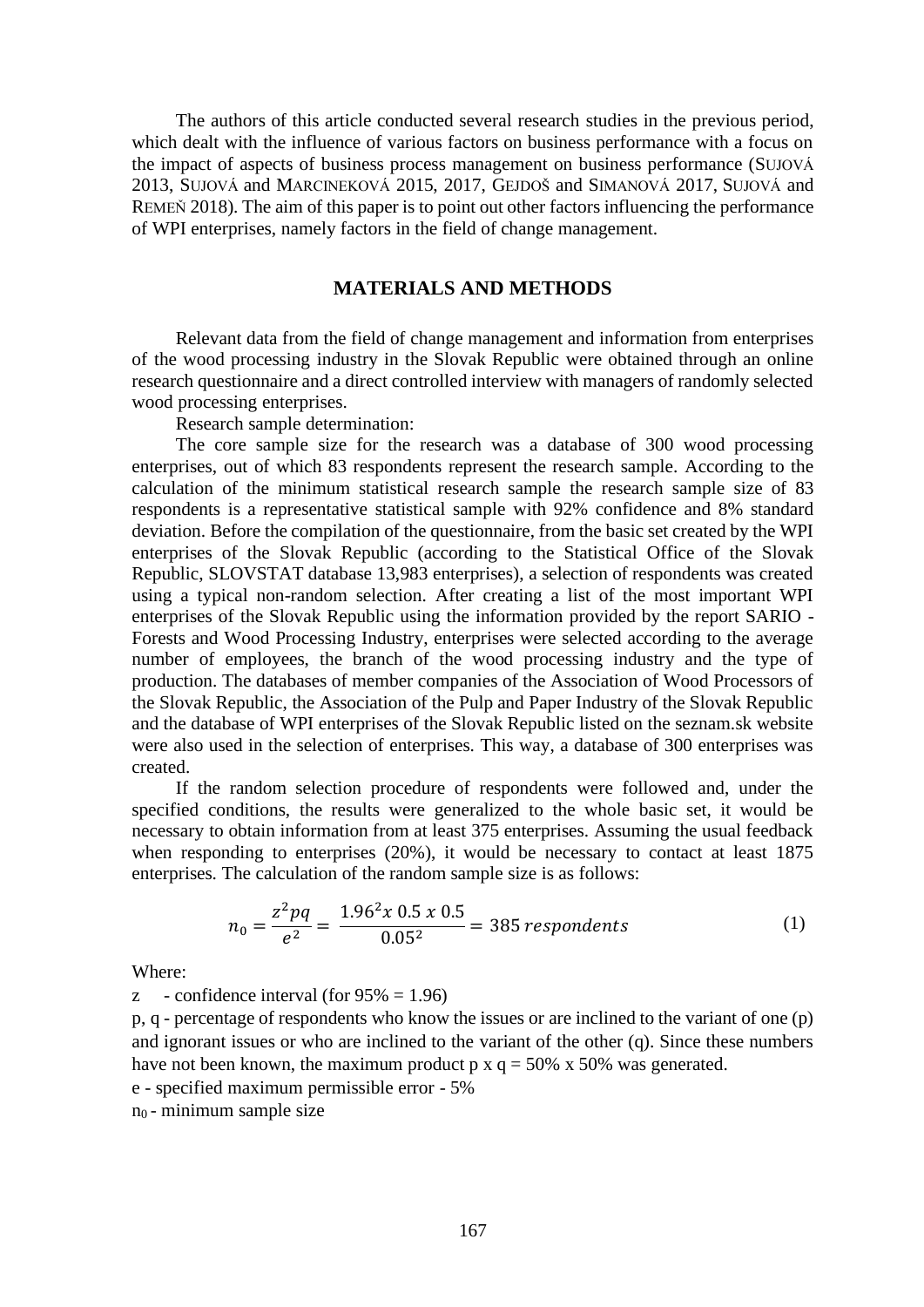$$
n = \frac{n_0}{1 + \frac{(n_0 - 1)}{N}} = \frac{385}{1 + \frac{385 - 1}{13983}} = 375 \text{ respondents}
$$
 (2)

Given that the base set is smaller than 20 000 enterprises, it was necessary to use another formula to calculate the sample size. Where:

n - recalculated sample size

 $n<sub>0</sub>$  - minimum sample size calculated according to the previous formula

N - base file size

It was for this reason that the survey was chosen and a non-random typical selection was made so that the created database, which contained 300 companies, included companies meeting the criteria of the study. Since the selection of respondents was made using a typical non-random selection, where the obtained results could not be generalized to the whole basic set, a calculation was given with what error the results from the distributed questionnaires could be applied to the whole basic set provided the procedure of random selection of respondents was followed. The already mentioned relation was used to calculate the sample size of the respondents, while the unknown e in this case was unknown.

$$
n_0 = \frac{z^2 pq}{e^2}
$$
  
85 = 
$$
\frac{1.96^2 \times 0.5 \cdot 0.5}{e^2}
$$
  

$$
e = 0.106 = 10.6\%
$$
 (3)

It is clear from the above calculation that if the random selection procedure were followed, it would be possible to apply the results to the whole basic set with an error of 10.6%.

The questionnaire consists of 5 general, classification questions and 30 business-area management issues. General questions concerned the size of an enterprise, the main subject of the business, the ownership, the branch of business and the reached value of ROE. Next questions concerned the research core. They were divided into following parts:

- Change management (13 questions): perception of changes in a company, types, reasons, areas, goals of performed changes, the procedures by leading changes in a company.
- Quality, production and process management (5 questions): conceptions, models and methods used by improvement of quality, production and process performance.
- Financial aspects (7 questions): cost monitoring and costing, evaluation of effects after changes.
- Investment management (5 questions): evaluation of investment effectiveness, indicators for evaluation of investment effects.

The questionnaire was published online and the data collection was in the first half of year 2017. Enterprises were also interviewed directly through employees and indirectly via e-mail communication. This paper analyses partial results of the questionnaire survey of selected industry, namely the wood processing industry (WPI), which is represented by wood, furniture and cellulose industry. Mathematical - statistical methods were used to examine and evaluate the interrelationships and the effects of individual factors in the implementation of changes on the performance of enterprises. The evaluation of the questionnaire was carried out using the software program STATISTICA 12 CZ - Stat Soft. Inc.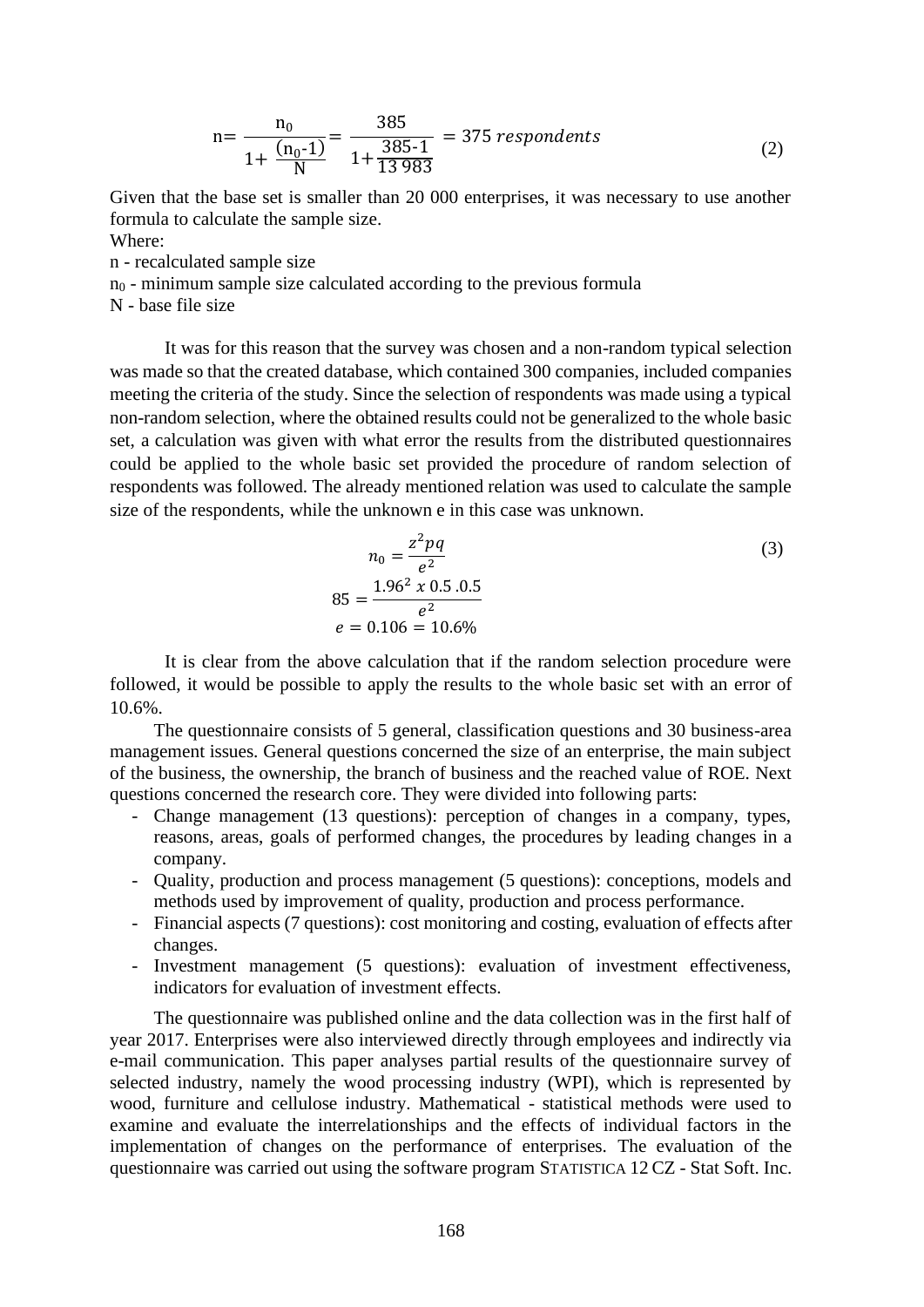(2013), where the imported database was created in MS Excel. In the analysis of research results, selected methods of descriptive statistics for one variable were used, such as absolute, relative and cumulative frequencies, pie and bar graphs. Subsequently, PivotTables in the statistical analysis were applied. A PivotTable is a method of organizing and analysing data by groups, categories, or classes that allows them to be compared. It combines the frequency distribution of two variables and represents an extension of a simple frequency table (RIMANČÍK, 2007). The results of the analysis of PivotTables consist of selected statistical indicators, namely Pearson's chi-square and the level of statistical significance "p". Pearson's chi-square test enabled testing the significance of the relationship between qualitative variables. The chi-square test of independence was used to test the significance of contingency coefficients. The level of significance was chosen at the level of 5%. The comparison of actually found and theoretical frequencies was the basic idea of the chi-square test of good agreement. Approaching the value of the contingency coefficient to the value of 1 was a signal of an increasing intensity of the dependence between the characters A and B. (PACÁKOVÁ *et al*. 2018).

The paper presents the partial research results in the areas of change management. The findings in the first part of the questionnaire are focused on the change management issues in relation to business performance represented by the ROE indicator. The 10-year period of carrying out the changes was determined by two reasons: the effects of the changes are visible within a longer period, and the previous research has focused on the change management more than 10 years ago. The research hypotheses were presented in order to supplement the findings of previous research studies conducted by the authors and verify the importance of the changes by improving the competitiveness and performance of companies, as claimed by authors dealing with the changes and their management in companies (RAIS and KUBÍČKOVÁ 2012, BOROVSKÝ 2005).

The following hypotheses established in the research were tested by the mentioned methods:

- *Ha: There is a statistically significant relationship between the areas of changes implemented over the last 10 years and the level of return on equity of ROEs in WPI enterprises.*
- *Hb: There is a statistically significant relationship between the types of changes implemented over the last 10 years and the level of return on equity in ROPs.*
- *Hc: There is a statistically significant relationship between the level of process optimization and the level of return on equity of ROEs in WPI enterprises.*
- *Hd: There is a statistically significant dependence between the impulses or reasons of the WPI enterprises that led to the change and the level of return on equity of the WPI enterprises.*

### **RESULTS AND DISCUSSION**

The article presents partial research results that show which aspects of change management affect the performance of WPI enterprises. Research in the wood processing industry was carried out in 83 WPI enterprises. Their percentage distribution into the woodworking, furniture and pulp and paper sector can be seen in Figure 1.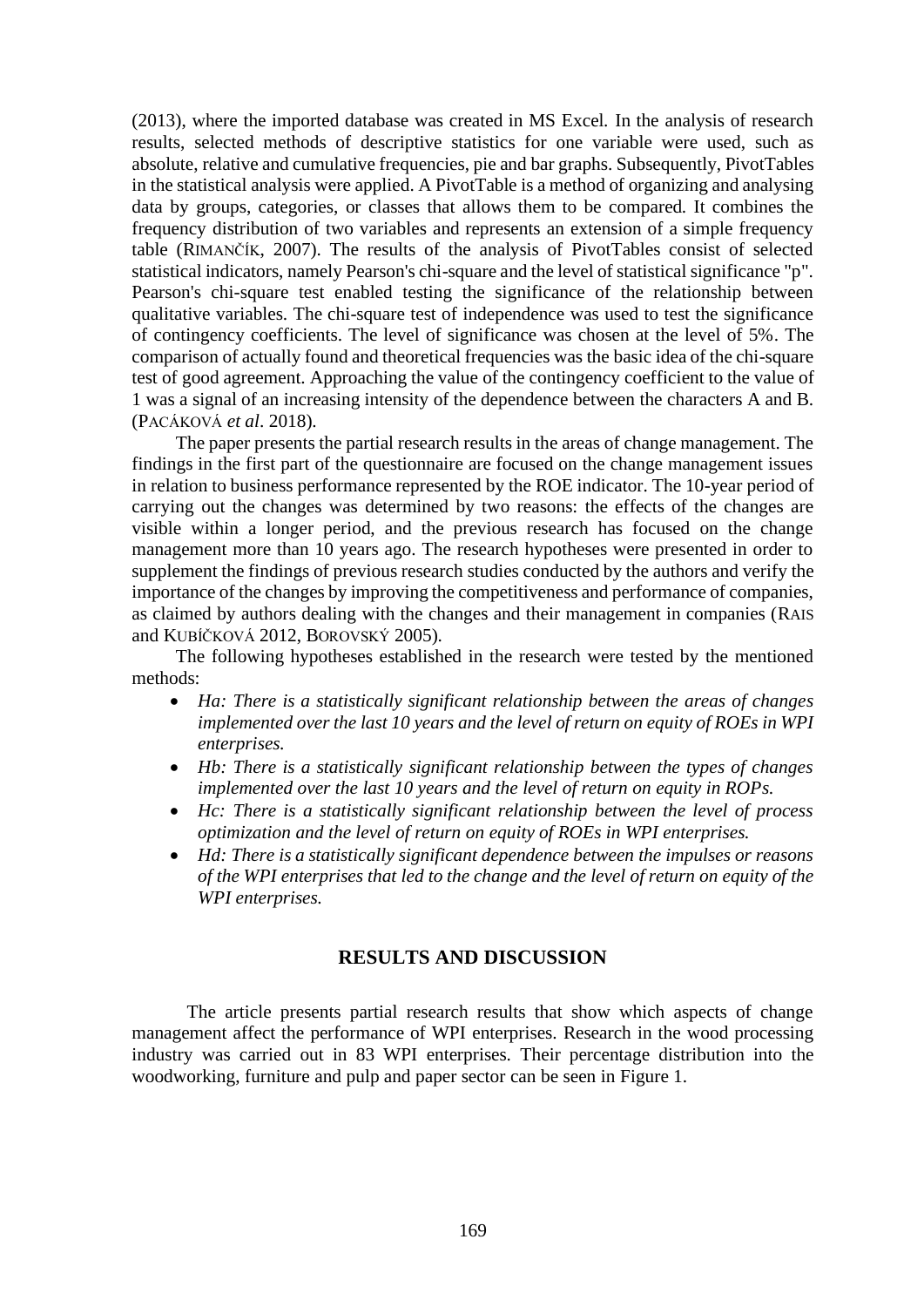

**Fig. 1 Researched sectors of the wood processing industry.** 

The examined sample of WPI enterprises showed that 45.12% of respondents employ from 0 to 10 employees, 25.61% of respondents stated that they employ from 11 to 20 employees and from 51 to 250 employees only employ 7.3% of respondents. It follows that most respondents from WPI enterprises are concentrated in the category of small and medium-sized enterprises. Of the 83 surveyed WPI enterprises, 86.59% are mainly focused on production activities and 79.27% have net own domestic capital. The comparison of the achieved ROE values in surveyed woodworking, furniture and pulp and paper enterprises according to the individual categories of ROE values is shown in the graph in Figure 2.



**Fig. 2 Return on equity of the surveyed companies.** 

In determining the amount of return on equity ROE of surveyed WPI enterprises, we can state that 7.23% of respondents of WPI enterprises were included in the group with ROE below 0%, in the group with ROE values from 0% to 2% were included 19.28% of respondents from woodworking enterprises and 6 .02% of furniture enterprises. The ROE value from 2% - 4% was achieved by 8.43% of respondents of woodworking enterprises, 3.61% of furniture enterprises and 3.61% of pulp and paper enterprises. A positive ROE value from 4% to 7% was recorded in 27.71% of respondents of woodworking enterprises and in 3.61% of furniture enterprises. ROE from 7% to 10% was achieved by 12.05% of respondents of woodworking enterprises and 3.61% furniture enterprises. ROEs above 10% were reported by 2.41% of respondents of woodworking and 1.20% of pulp and paper enterprises. From the above results we can conclude that most surveyed enterprises of the wood processing industry reached the ROE value in the range from 4% to 7%, namely 31.33% of the surveyed enterprises, which we can evaluate positively.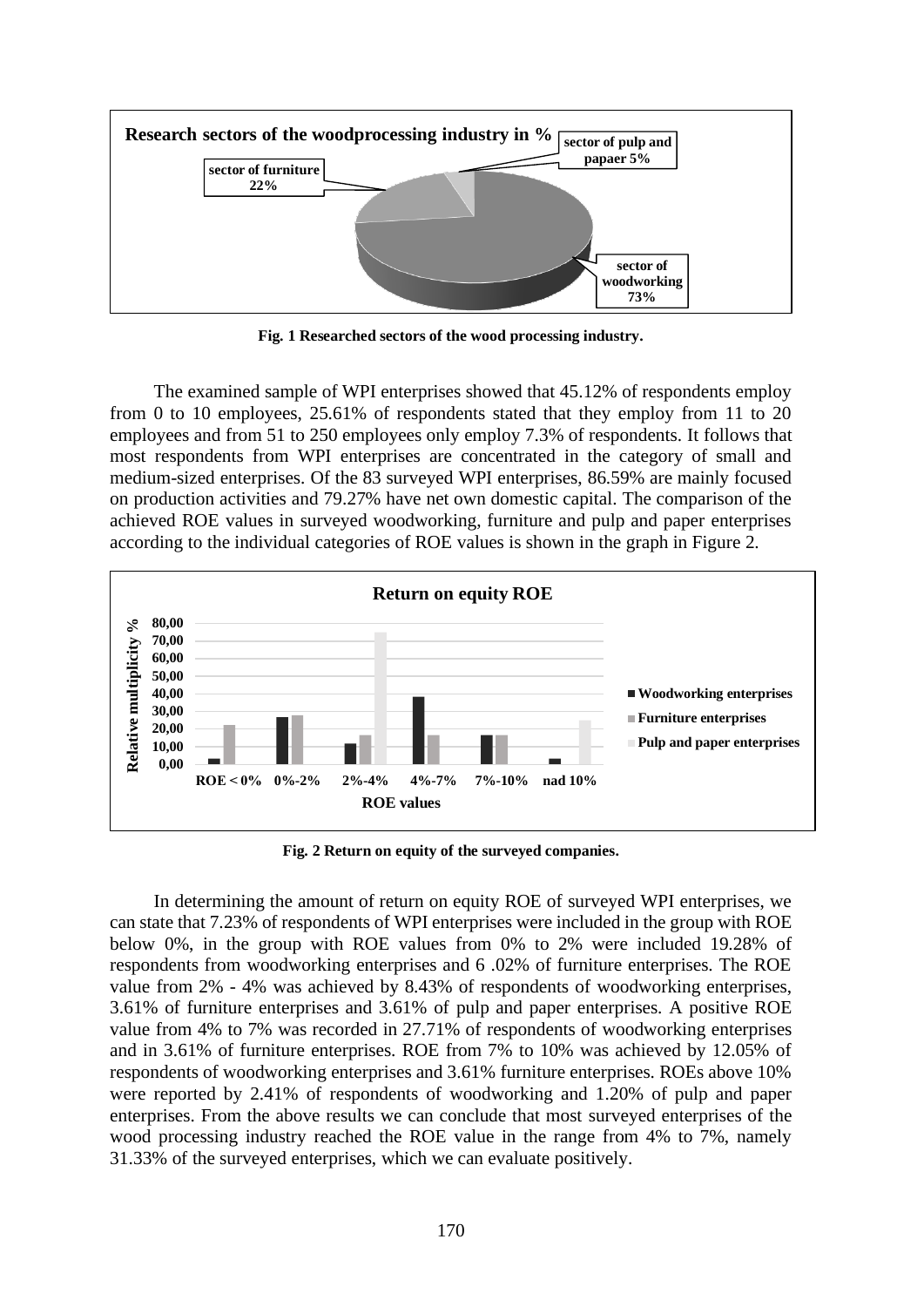In the category of enterprises in the wood processing industry, dependencies were examined as areas of changes in the last 10 years, types of changes in the last 10 years, level of process optimization and impulses that led to change in relation to business performance defined by the level of return on equity ROE. Analysis by the Chi-square test and the calculated p-value made it necessary to establish two opposing hypotheses for each area, which would confirm or refute the existence of dependencies.

To test the Ha hypothesis, which examined the dependence of the areas of changes in the last 10 years and the level of return on equity ROE in WPI enterprises, the following hypotheses were tested:

- *H0: There is no statistically significant relationship between the areas of changes implemented over the last 10 years and the level of return on equity ROE in WPI enterprises.*
- *H1: There is a statistically significant relationship between the areas of changes implemented over the last 10 years and the level of return on equity ROE in WPI enterprises.*

Table 1 analyses and evaluates the dependence of the areas of implemented changes in relation to the return on equity (ROE) in surveyed WPI enterprises in the wood processing industry. Regardless of the level of ROE achieved, most respondents of WPI enterprises implemented changes in three areas: the production program, production technologies and organizational structure. The least of these were changes in business processes.

| <b>Expected frequencies</b>                |                                             |         | $p = 0.5$ | Chi-square test: 0.93235 |         |              |            |        |
|--------------------------------------------|---------------------------------------------|---------|-----------|--------------------------|---------|--------------|------------|--------|
|                                            | <b>ROE</b> values                           |         |           |                          |         |              |            |        |
| <b>Areas of changes</b>                    | $\lt$                                       | $0\%$ - | $2\%$ -   | $4% -$                   | $7\%$ - | $\mathbf{r}$ | <b>SUM</b> | $RF^*$ |
|                                            | $0\%$                                       | 2%      | 4%        | $7\%$                    | 10%     | 10%          |            |        |
| <b>Organizational structure</b>            | 3.60                                        | 6.82    | 5.31      | 13.45                    | 5.31    | 1.52         | 36         | 18.95% |
| <b>Production program</b>                  | 5.30                                        | 10.04   | 7.81      | 19.81                    | 7.81    | 2.23         | 53         | 27.89% |
| <b>Production technologies</b>             | 4.80                                        | 9.09    | 7.07      | 17.94                    | 7.07    | 2.02         | 48         | 25.26% |
| <b>System and methods</b>                  | 1.70                                        | 3.22    | 2.51      | 6.35                     | 2.51    | 0.72         | 17         | 8.95%  |
| management                                 |                                             |         |           |                          |         |              |            |        |
| <b>Business processes</b>                  | 1.40                                        | 2.65    | 2.06      | 5.23                     | 2.06    | 0.59         | 14         | 7.37%  |
| <b>Information system</b>                  | 2.20                                        | 4.17    | 3.24      | 8.22                     | 3.24    | 0.93         | 22         | 11.58% |
| <b>SUM</b>                                 | 19                                          | 36      | 28        | 71                       | 28      | 8            | 190        |        |
| <b>Relative frequencies*</b>               | 10%                                         | 19%     | 15%       | 37%                      | 15%     | 4%           |            | 100\%  |
| <b>Expected value is lower than actual</b> | <b>Expected value is higher than actual</b> |         |           |                          |         |              |            |        |

**Tab. 1 Dependence of areas of implemented changes and ROE.**

Based on the data in Table 1, the  $p = 0.93235$  value was calculated using the Chisquare test. This value is higher than 0.05, so in this case we can accept hypothesis H0 based on the results of the analysis: There is no statistically significant relationship between the achieved profitability of ROE and areas of change for the last 10 years and the results can be marked as statistically insignificant. In the next step, more detailed tests, the test for each area of change, were made. The results of more detailed tests show that for the dependencies between the issues of return on equity ROE and the area where changes have been made over the last 10 years, statistically significant dependence ( $\alpha = 5\%$ ) was confirmed in only one of six areas in the system and methods management.

As it can be seen from Table 2, the critical value of the tested criterion  $p = 0.01988$  is less than 0.05. For this reason, we can state that the observed dependence was statistically confirmed. Among the observed features, we state a moderately strong dependence based on the value of the Cramer V parameter, which ranges between 0.3 - 0.8.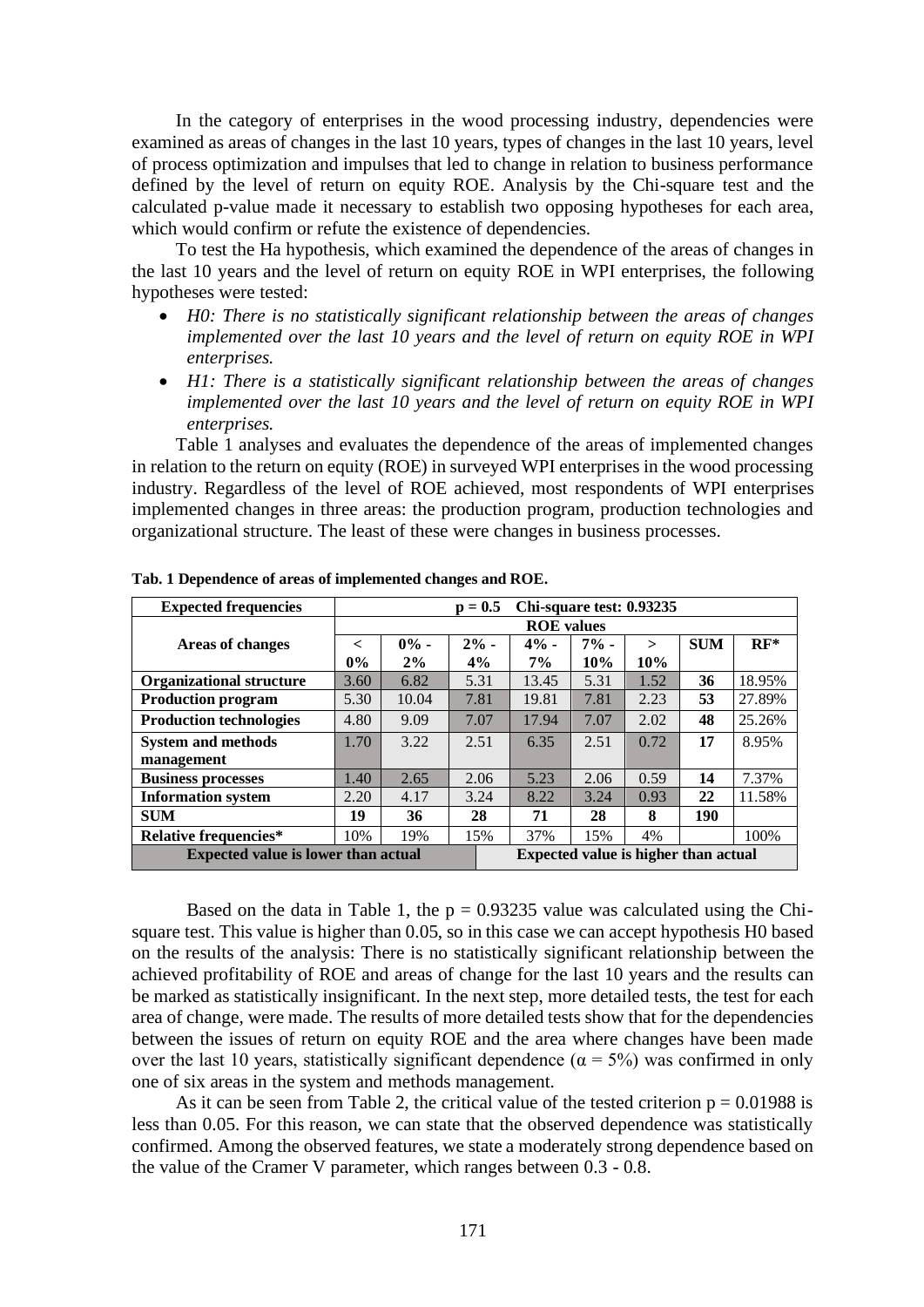|                           | Chi-sauare | Degree of freedom | <b>p</b> value |
|---------------------------|------------|-------------------|----------------|
| <b>Pearson Chi-square</b> | 13.40368   | $df = 5$          | 0.01988        |
| Contingency coefficient   | 0.3748257  |                   |                |
| Cramer V                  | 0.4043012  |                   |                |

**Tab. 2 Results Chi-square test for the relationship between the achieved ROE and the area of implementation of change in the system and methods management.**

The second research hypothesis Hb focused on the dependence of the types of implemented changes and the level of return on equity ROE in WPI enterprises was tested by the following hypotheses:

• *H0: There is no statistically significant relationship between the types of changes made and the level of return on equity ROE in WPI enterprises.*

*• H1: There is a statistically significant relationship between the types of changes implemented and the level of return on equity ROE in WPI enterprises.*

The Table 3 analyses the types of changes implemented over the last 10 years in WPI enterprises in relation to the level of return on equity ROE. Most enterprises with higher performance, with ROE levels above 4% implement gradual optimization changes and unplanned changes incrementally.

| <b>Expected frequencies</b>                |                   | Chi-square test: 0.18034<br>$p = 0.5$ |        |                                             |        |        |            |        |  |
|--------------------------------------------|-------------------|---------------------------------------|--------|---------------------------------------------|--------|--------|------------|--------|--|
|                                            | <b>ROE</b> values |                                       |        |                                             |        |        |            |        |  |
| <b>Types of implemented changes</b>        | $\lt$             | $0\%$ -                               | $2% -$ | $4% -$                                      | $7% -$ | $\geq$ | <b>SUM</b> | $RF^*$ |  |
|                                            | $0\%$             | 2%                                    | 4%     | $7\%$                                       | 10%    | 10%    |            |        |  |
| <b>Financial restructuring</b>             | 1.26              | 3.08                                  | 2.52   | 5.47                                        | 2.10   | 0.56   | 15         | 14.02% |  |
| <b>Transformational change</b>             | 0.59              | 1.44                                  | 1.18   | 2.55                                        | 0.98   | 0.26   | 7          | 6.54%  |  |
| restructuring                              |                   |                                       |        |                                             |        |        |            |        |  |
| Radical reengineering change               | 0.34              | 0.82                                  | 0.67   | 1.46                                        | 0.56   | 0.15   | 4          | 3.74%  |  |
| <b>Gradual optimization changes</b>        | 3.95              | 9.66                                  | 7.91   | 17.13                                       | 6.59   | 1.76   | 47         | 43.93% |  |
| Unplanned but necessary changes            | 1.43              | 3.50                                  | 2.86   | 6.20                                        | 2.38   | 0.64   | 17         | 15.89% |  |
| - incremental                              |                   |                                       |        |                                             |        |        |            |        |  |
| No changes were made                       | 1.43              | 3.50                                  | 2.86   | 6.20                                        | 2.38   | 0.64   | 17         | 15.89% |  |
| <b>SUM</b>                                 | 9                 | 22                                    | 18     | 39                                          | 15     | 4      | 107        |        |  |
| Relative frequencies*                      | 8%                | 21%                                   | 17%    | 36%                                         | 14%    | 4%     |            | 100%   |  |
| <b>Expected value is lower than actual</b> |                   |                                       |        | <b>Expected value is higher than actual</b> |        |        |            |        |  |

**Tab. 3 Dependence between types of implemented changes and ROE.**

Based on the data obtained, the  $p = 0.18034$  value was calculated using the Chisquare test. This value is greater than 0.05. Based on the analysis, we can accept hypothesis H0 from the above results: There is no statistically significant dependence between the type of change in the enterprise over the last 10 years and the achieved profitability of ROE and the results can be marked as statistically insignificant. The tests further confirmed, as shown in Table 4, that when examining the dependencies between the types of changes made over the last 10 years and the return on equity ROE, a statistically significant dependence ( $\alpha$  = 5%) on the transformational restructuring change was confirmed. Based on the calculations in the table, we can conclude that the individual categories of enterprises differ significantly in this type of change.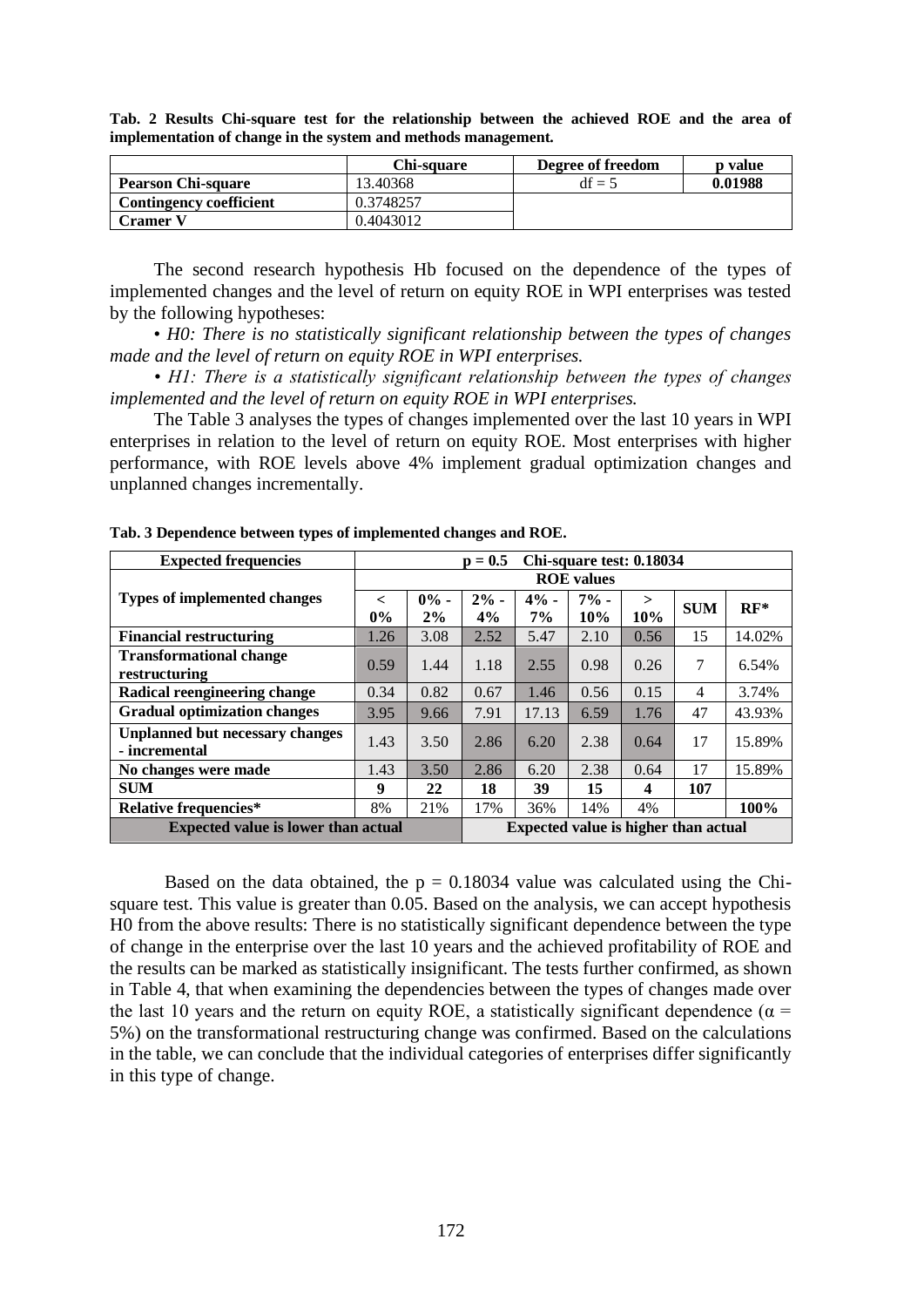|                                | Chi-sauare | Degree of freedom | p value |
|--------------------------------|------------|-------------------|---------|
| <b>Pearson Chi-square</b>      | 12.21490   | $df = 5$          | 0.03196 |
| <b>Contingency coefficient</b> | 0.3600685  |                   |         |
| <b>Cramer</b> i                | 0.3859561  |                   |         |

**Tab. 4 Results of the Chi-square test between the transformational restructuring change and the achieved ROE in the last 10 years.**

The critical value of the tested criterion  $p = 0.03196$  is less than 0.05 and therefore we can confirm that the dependence was confirmed. Based on Cramer's V 0.3859561, the observed statistical features showed a strong dependence ranging from 0.3 to 0.8.

The dependence of the level of process optimization (improvement) and the level of ROE in WPI companies was investigated by testing the third hypothesis Hc with the following hypotheses:

•*H0: There is no statistically significant relationship between the level of process optimization and the level of return on equity ROE in WPI enterprises.*

•*H1: There is a statistically significant relationship between the level of process optimization and the level of return on equity ROE in WPI enterprises.*

The Table 5 analyses the relationship between the level of process optimization (improvement) and the achieved level of ROE in WPI enterprises. The aim of this analysis was to determine whether the level of optimization and improvement of processes in enterprises of wood processing industry affects the achieved ROE value of the surveyed enterprises.

| <b>Expected frequencies</b>                                                                                    | Chi-square test: 0.32751<br>$p = 0.5$ |         |                                      |        |        |        |            |        |
|----------------------------------------------------------------------------------------------------------------|---------------------------------------|---------|--------------------------------------|--------|--------|--------|------------|--------|
|                                                                                                                | <b>ROE</b> values                     |         |                                      |        |        |        |            |        |
| Level of process optimization                                                                                  | $\,<\,$                               | $0\%$ - | $2% -$                               | $4% -$ | $7% -$ | $\geq$ | <b>SUM</b> | $RF^*$ |
|                                                                                                                | $0\%$                                 | 2%      | 4%                                   | 7%     | 10%    | 10%    |            |        |
| <b>Identification of optimization</b><br>options                                                               | 3.29                                  | 11.52   | 7.13                                 | 14.27  | 7.13   | 1.65   | 45         | 54.88% |
| <b>Established mathematical model</b><br>for quantification of total costs                                     | 0.07                                  | 0.26    | 0.16                                 | 0.32   | 0.16   | 0.04   | 1          | 1.22%  |
| <b>Employees have modern</b><br>technology at their disposal for<br>efficient processes                        | 0.59                                  | 2.05    | 1.27                                 | 2.54   | 1.27   | 0.29   | 8          | 9.76%  |
| <b>Business standards and processes</b><br>are linked to business success<br>factors and customer requirements | 0.66                                  | 2.30    | 1.43                                 | 2.85   | 1.43   | 0.33   | 9          | 10.98% |
| Created a change management<br>program, ensuring employee<br>loyalty                                           | 0.66                                  | 2.30    | 1.43                                 | 2.85   | 1.43   | 0.33   | 9          | 10.98% |
| None of the above applies                                                                                      | 0.73                                  | 2.56    | 1.59                                 | 3.17   | 1.59   | 0.37   | 10         | 12.20% |
| <b>SUM</b>                                                                                                     | 6                                     | 21      | 13                                   | 26     | 13     | 3      | 82         |        |
| <b>Relative frequencies*</b>                                                                                   | 7%                                    | 26%     | 16%                                  | 32%    | 16%    | 4%     |            | 100%   |
| <b>Expected value is lower than actual</b>                                                                     |                                       |         | Expected value is higher than actual |        |        |        |            |        |

**Tab. 5 Dependence between types of the level of process optimization and ROE.**

The results in Table 5 show that most enterprises do not optimize real processes and do not pay attention to process improvement, they only have identified optimization options. This may be the reason why the chi-square test result did not confirm the dependence of the ROE height on the process optimization level.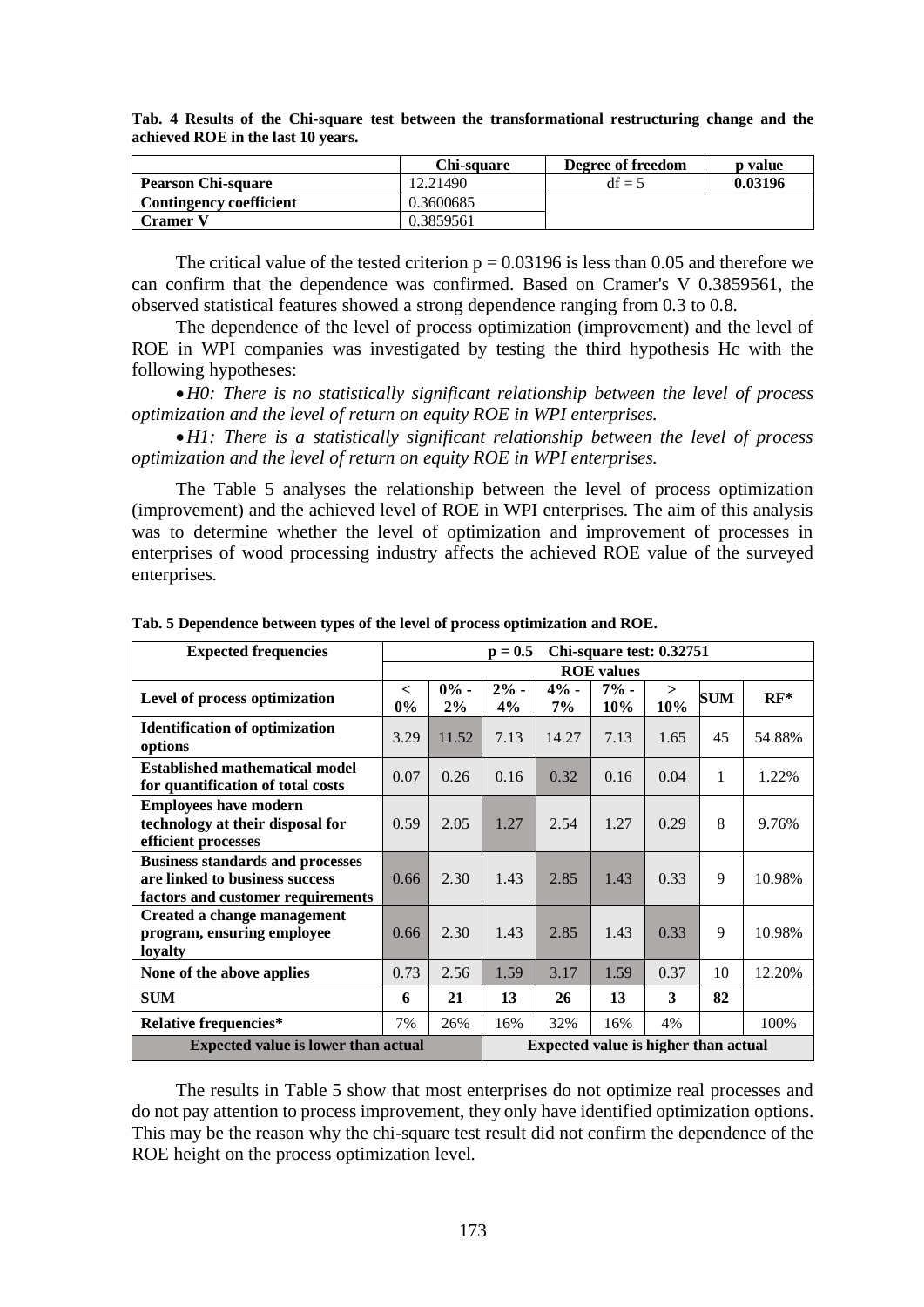When examining the dependence between the impulses of WPI enterprises that led to the implementation of the change and the level of ROE, the hypothesis Hd was determined and the hypotheses tested:

- •*H0: There is no statistically significant dependence between pulses resp. the reasons for the WPI enterprises that led to the change and the level of return on equity of the ROE.*
- •*H1: There is a statistically significant relationship between the reasons or impulses of the WPI enterprises that led to the change and the level of return on equity ROE.*

The Table 6 presents the reasons and impulses of the WPI enterprises that led to the change and the level of return on equity. The results in Table 6 show that enterprises with a ROE level above 4% implemented changes mainly due to changes in customer requirements and increased competitive pressure, but also due to financial problems.

| <b>Expected frequencies</b>                       |                   | $p=0.05$<br>Chi-square test: 0.20347 |               |                                      |               |               |            |        |
|---------------------------------------------------|-------------------|--------------------------------------|---------------|--------------------------------------|---------------|---------------|------------|--------|
|                                                   | <b>ROE</b> values |                                      |               |                                      |               |               |            |        |
| <b>Reasons or impulses to</b><br>implement change | $\,<\,$<br>$0\%$  | $0\%$ -<br>2%                        | $2\%$ -<br>4% | $4% -$<br>$7\%$                      | $7% -$<br>10% | $\geq$<br>10% | <b>SUM</b> | RF     |
| <b>Financial problems</b>                         | 1.87              | 3.64                                 | 2.75          | 5.90                                 | 3.05          | 0.79          | 18         | 9.84%  |
| Low efficiency and quality of<br>production       | 1.97              | 3.84                                 | 2.91          | 6.23                                 | 3.22          | 0.83          | 19         | 10.38% |
| <b>Defective processes</b>                        | 0.83              | 1.62                                 | 1.22          | 2.62                                 | 1.36          | 0.35          | 8          | 4.37%  |
| <b>Customer dissatisfaction</b>                   | 1.25              | 2.43                                 | 1.84          | 3.93                                 | 2.03          | 0.52          | 12         | 6.56%  |
| Legislative changes                               | 1.04              | 2.02                                 | 1.53          | 3.28                                 | 1.69          | 0.44          | 10         | 5.46%  |
| <b>Competitive pressure</b>                       | 4.46              | 8.69                                 | 6.58          | 14.10                                | 7.28          | 1.88          | 43         | 23.50% |
| Changing needs and<br>requirements of customers   | 4.98              | 9.70                                 | 7.34          | 15.74                                | 8.13          | 2.10          | 48         | 26.23% |
| <b>Existence of market</b><br>opportunities       | 2.60              | 5.05                                 | 3.83          | 8.20                                 | 4.23          | 1.09          | 25         | 13.66% |
| <b>SUM</b>                                        | 19                | 37                                   | 28            | 60                                   | 31            | 8             | 183        |        |
| <b>Relative frequencies*</b>                      | 10%               | 20%                                  | 15%           | 33%                                  | 17%           | 4%            |            | 100%   |
| <b>Expected value is lower than actual</b>        |                   |                                      |               | Expected value is higher than actual |               |               |            |        |

**Tab. 6 Dependence between reasons or impulses to implement change and ROE.**

From the data obtained, the value of  $p = 0.2034$  calculated by the Chi-square test was higher than 0.5. Based on the results of the above analysis, we can accept hypothesis H0: There is no statistically significant relationship between the reasons or impulses of WPI enterprises that led to the change and the level of return on equity ROE WPI enterprises, so the results can be described as statistically insignificant.

The results of other more detailed tests than those in Table 7 show that for the dependencies between the reasons or impulses that led to the change and return on equity (ROE), a statistically significant dependence ( $\alpha = 5\%$ ) was confirmed for only one of the nine reasons. That was the legislative changes. The critical value of the tested criterion  $p =$ 0.00059, was less than 0.05, and therefore we can state that the observed dependence was statistically confirmed in this particular case. Among the observed statistical features, we state a moderately strong dependence on the value of the parameter Cramer V 0.5149228, which ranged from 0.3 to 0.8.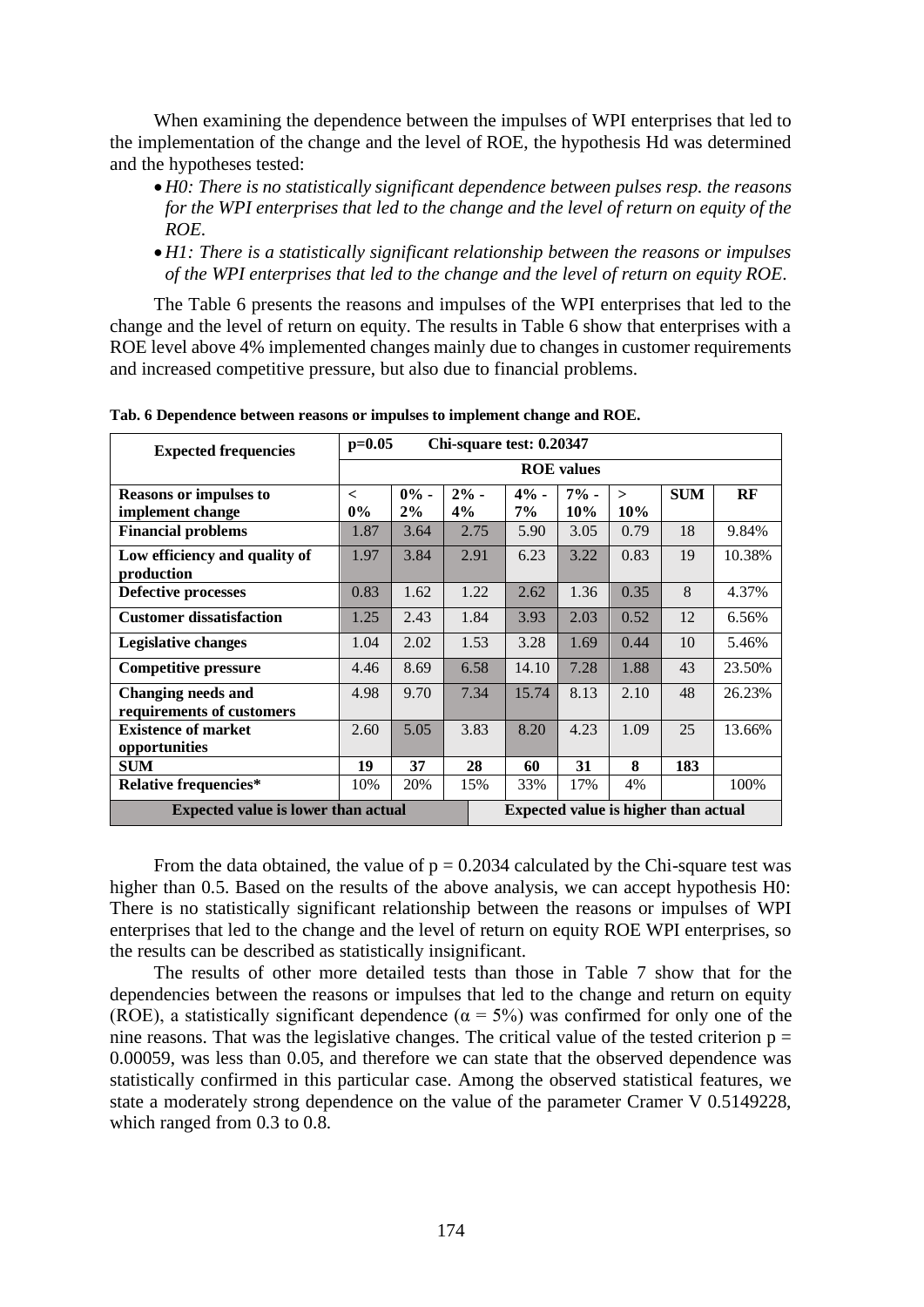|                                | <b>Chi-square</b> | Degree of freedom | <b>p</b> value |
|--------------------------------|-------------------|-------------------|----------------|
| <b>Pearson Chi-square</b>      | 21.74193          | $df = 5$          | 0.00059        |
| <b>Contingency coefficient</b> | 0.4577959         |                   |                |
| <b>Cramer V</b>                | 0.5149228         |                   |                |

**Tab. 7 The results of Chi-square test, the reason for legislative changes and achieved ROE.**

The first part of the research was focused on finding out the number of WPI enterprises in the examined sample, and on finding the basic data and characteristics about these enterprises. We found that woodworking enterprises had a share of 73% in the sample examined. These were mainly enterprises with a small number of employees, which are considered to be small and medium-sized enterprises. 86.59% of the surveyed WPI enterprises mentioned the production as the main subject of their activity. The ownership of the surveyed WPI enterprises consisted mainly of net domestic capital, which was stated by up to 79.27% of respondents. A positive finding was that most surveyed enterprises achieved a positive ROE value, which is a key criterion for business owners to evaluate the success of their investment. In comparison with the results of the conducted research from 2011 and 2013, it can be stated that the performance of WPI enterprises has significantly increased from the level of 0−2% to the level of 4−7%. The increase was mainly due to changes in customer requirements, increased pressure from competition, the use of new approaches to managing the improvement of business process performance, the willingness of enterprises to cope with change management and efforts to implement new methods. These performance factors correspond to the theoretical results of STANĚK (2003), WAGNER (2009), KADÁR and KADÁROVÁ (2010), FERENCOVÁ and BAŠISTOVÁ (2011), PAPULOVÁ *et al*. (2014), and with the research results of TUČEK and ZÁMEČNÍK (2007) and RAJNOHA *et al.* (2013).

In the general question category, there was a positive finding that 90.24% of the WPI enterprises in the sample examined stressed the high importance to change management and also considered change to be an important factor in performance improvement.

The relationship between the change management aspects and the performance of the WPI enterprises in the sample examined was only confirmed in three cases. In the specified areas of changes, the management systems and methods used had an impact on the amount of ROE, in the types of change it was a restructuring change, and in the case of impulses or reasons for the implementation of the change, it was legislative changes. The dependence between the level of process optimization and the level of return on equity ROE in the examined WPI enterprises was not confirmed due to the fact that surveyed WPI enterprises do not really optimize processes. We consider this finding for surveyed WPI enterprises to be a significant shortcoming in the management of business processes, which should be constantly improved and optimized.

The fact that WPI enterprises in the Slovak Republic have the maturity of processes and the level of their management at the lowest level was also stated in the results of previous research carried out by the authors of this paper. Since 2010, the results of research have shown that the level of business process management in WPI enterprises and failure to pay attention to process optimization significantly affects their performance. Greater efforts to manage and continually improve business processes would bring WPI enterprises a significant increase in their performance.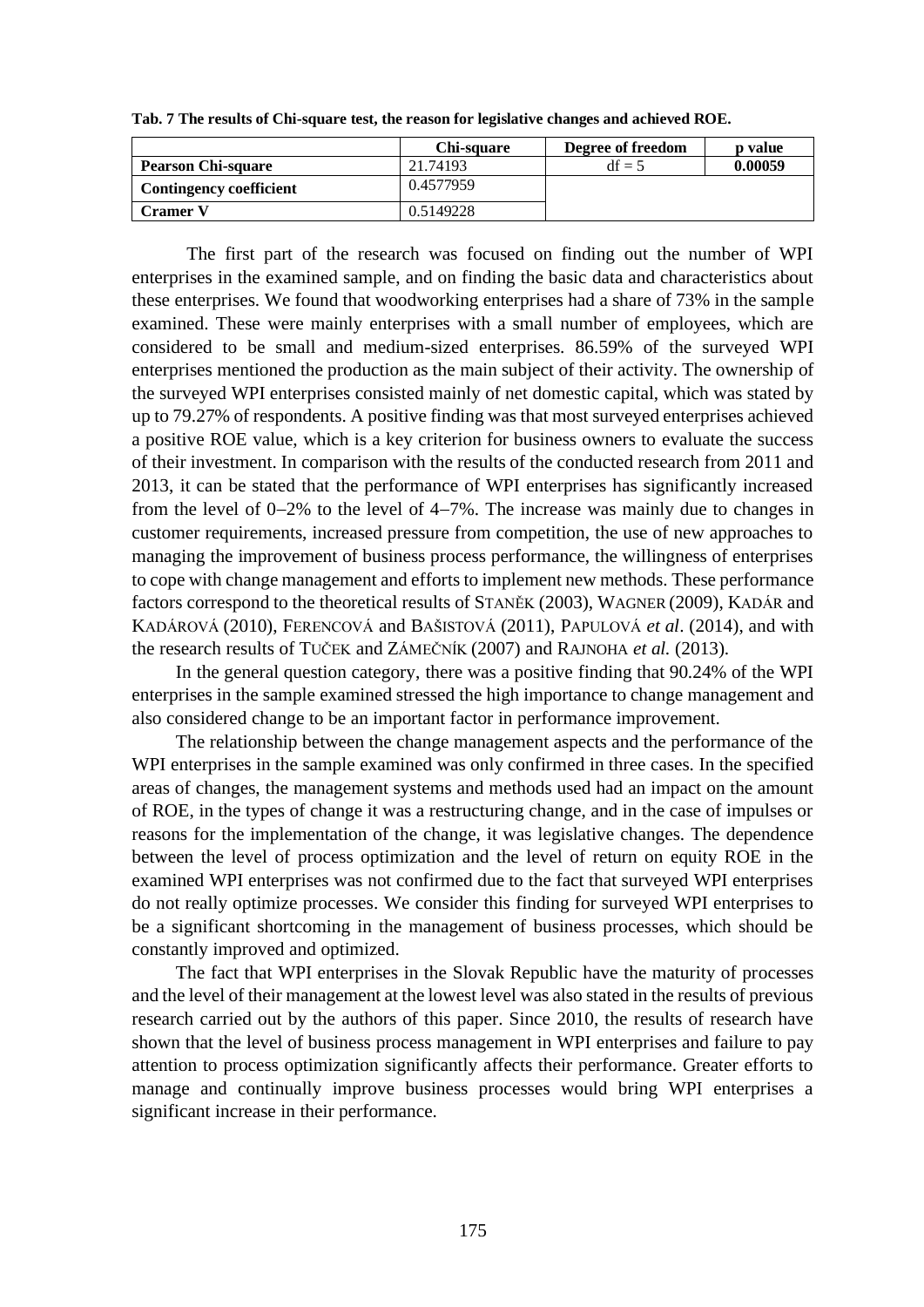#### **CONCLUSION**

Change is an integral and fundamental part of every enterprises and corporate governance and can be activated by many factors, whether from the external or internal environment. It is necessary to realize the importance of change, eliminate and reduce resistance to change and initiate, manage and successfully implement changes. Therefore, the ability of enterprises to adapt is an important role, because without a change in the current environment, companies will not survive. Change management is thus one of the basic elements of successful business management and effective change management becomes a tool for increasing competitiveness.

The benefits of the presented results of the research of change management in enterprises in the wood processing industry lie in finding out the current state of change management in WPI enterprises and in identifying the factors that affect their performance. The results of the primary quantitative research carried out in the form of questionnaires were analysed and, based on statistical methods, the existing dependencies in relation to the return on equity ROE performance indicator were verified and evaluated.

The achieved results show that the performance of WPI enterprises is directly affected by changes in management systems and methods, the implementation of extensive transformational changes.

Direct dependence was also found in the implementation of changes due to changes in legislation, which may indicate the fact that legislative changes in the Slovak Republic contribute to increasing the performance of WPI enterprises. It can also be stated that enterprises with a high level of performance have decided to implement changes based on changes in customer requirements and in the activities of competitors. This means that the reason for making changes in the enterprise was the effort to improve competitiveness.

The importance of monitoring and managing change in increasing the competitiveness of enterprises also stems from the characteristics of theoretical aspects of change management and from the identified effects of successfully implemented change. Based on the achieved results presented in the article, we can state that the management of business change based on a process approach is a way to improve competitiveness.

#### **REFERENCES**

BOROVSKÝ, J. 2005. Change management - the way to growth competitiveness. Bratislava: Eurounion, p.45.

BREALEY, R.A., MYERS, S.C. 2000. Theory and practice of corporate finance. Prague, Czech Republic: Victoria publishing

DRDLA, M.,RAIS, K. 2001. Change management in the company – reengineering. Prague: Computer Press, p. 145.

DUBOVICKÁ, L. 2007. Model approaches to measuring strategic performance: Organizational performance. Approaches to its measurement and evaluation. Kosice: PHF, p. 191.

FERENCOVÁ, M., BAŠISTOVÁ A. 2011. Management of Slovak companies. Business Economics and Management: A Scientific Journal for Economic Theory and Practice. Košice: VUSI, pp. 1−8.

GALANTI, L., NDIAYE, I., ST-HILAIRE, C. 2012. Change management in an IT methodology context: The experience of TEDO. Montreal: Software Process Improvement Network.

GEJDOŠ, P., SIMANOVÁ, Ľ. 2017. Modern Methods of the Quality Improvement and Their Application. In: Managing of Changes in a Company. In New Trends and Issues Proceedings on Humanities and Social Sciences 4 (10), pp. 64–72.

HAMMER, M., CHAMPY, J. 2000. Reengineering – radical transformation of the company. Prague: Management Press, p. 37.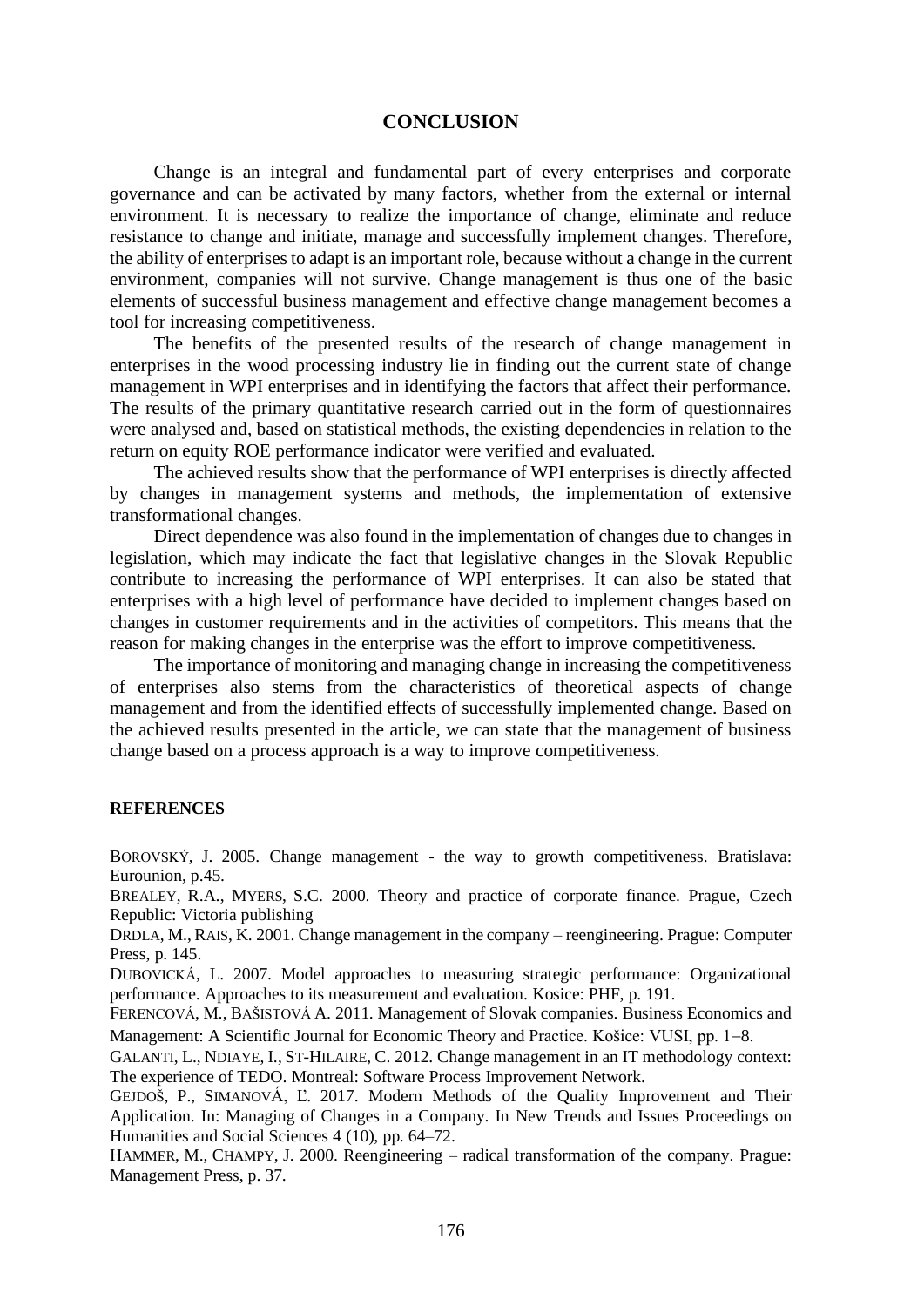KADÁR, G., KADÁROVÁ, J. 2010. Evaluation of factors of business competitiveness. In the  $13<sup>th</sup>$ International Scientific Conference Trends and Innovative Approaches in Business Processes Košice: SJF, TUKE, p. 1−6.

KANTER, R. 2020.Ten Reasons People Resist Change". Harvard Business Review [online] available from < [20 March 2020].

KOTTER, J. P. 1995. Leading Change: Why Transformation Efforts Fail. In Harvard Business Review, vol. 73(2), pp.59−67.

KOTTER, J. P. 2000. Leading the change process. In The International Journal of Bank Marketing, vol. 18, no. 7, Prague: Management Press pp. 328–337.

KUBÍČKOVÁ, L., RAIS K. 2012. Change management in companies and other organizations Prague: Grada, p.136.

MARCINEKOVÁ, K., SUJOVÁ. A. 2015. The influence of the process control level on the enterprises' ROE. Book Series: Procedia Economics and Finance, vol. 34, pp. 290−295 s.

MAŘÍK, M., MAŘÍKOVÁ, P. 2005. Modern methods of evaluation and valuation of the company. Prague: Ekopress, pp. 164.

MIKUŠ, P. 2010. Change management - competitiveness of the organization. Ružomberok: Verbum p.143.

MULLINS, L.J. 2013. Management and organisational behaviour, London: Pearson, p. 856.

MURPHY, M. 2016.The Big Reason Why Some People Are Terrified of Change (While Others Love It). *Forbes* [online] available from < [21 March 2020].

PACÁKOVÁ, V., LABUDOVÁ, V., SIPKOVÁ, Ľ., ŠOLTÉS, E., VOJTKOVÁ, M. 2018. Statistical methods for economists. Bratislava: Iura Edition, p. 411.

PAPULOVÁ, Z., PAPULA J., OBORILOVÁ, A. 2014. Process Management. A comprehensive view of the process management concept. Bratislava: Kartprint, p. 223.

PITAGORSKY, G. 2011. Project managers are change managers. Retrieved February 02, 2020, from Project Management Times: [http://www.projecttimes.com/george-pitagorsky/project-managers-are](http://www.projecttimes.com/george-pitagorsky/project-managers-are-change-managers.html)[change-managers.html](http://www.projecttimes.com/george-pitagorsky/project-managers-are-change-managers.html)

RAJNOHA, R. 2013. Measuring and managing business performance. Zvolen: Technical University in Zvolen, p. 313.

RICK, T. 2013. Change management is a process, not an event. Retrieved 21.02, 2020, from torbenrick.eu: http://www.torbenrick.eu/blog/change-management.

RIMANČÍK, M., 2007. Statistics for practice. Kosice: Marián Rimančík, p. 200.

RUČKOVÁ, P. 2010. Financial analysis: methods, indicators, use in practice. Bratislava: Iura Edition, p. 238.

SIMANOVÁ, Ľ. 2017. The Change Management of the Manufacturing Processes in the Woodworking Company. In Proceedings of scientific papers from global scientific conference Management and economics in manufacturing, Slovakia, p. 192−198.

SLÁVIK, Š. 2005. Strategic management. Bratislava: Sprint, p. 403.

STAT SOFT. INC. 2013. STATISTICA (data analysis software), version 12. www.statsoft.com.

STANĚK, V. 2003. Improving performance through process cost management. Prague: Grada, p.236 SUJOVA, A. 2013. Business Process Performance Management – a Modern Approach to Corporate Performance Management*.* In Liberec Economic Forum. TU Liberec, pp. 542−550.

SUJOVÁ, A., REMEŇ, O. 2018. Management of Changes in Wood processing Companies. In Proceedings from conference: Increasing the Use of Wood in the Global Bio-Economy. Belgrade: WOODEMA Serbia, pp. 305−316.

SUJOVA, A., MARCINEKOVÁ, K., HITTMÁR, Š. 2017. Sustainable optimization of manufacturing process effectiveness in furniture production. In Sustainability 9(6): pp. 923−938.

SUJOVÁ, E., ČIERNA, H. 2018. Optimization and improvement of test processes on a production line. In Management Systems in Production Engineering. Vol. 26, pp. 88−92.

SVOZILOVÁ. A. 2011. Improving business processes. Prague: Grada, pp. 232.

TUČEK, D., ZÁMEČNÍK, R. 2007. Management and evaluation of business process performance in practice. Elected: Technical University of Zvolen, pp.173.

VARCHOLOVÁ, T. *et al*. 2007. Measuring business performance. Bratislava: Ekonom, p. 167.